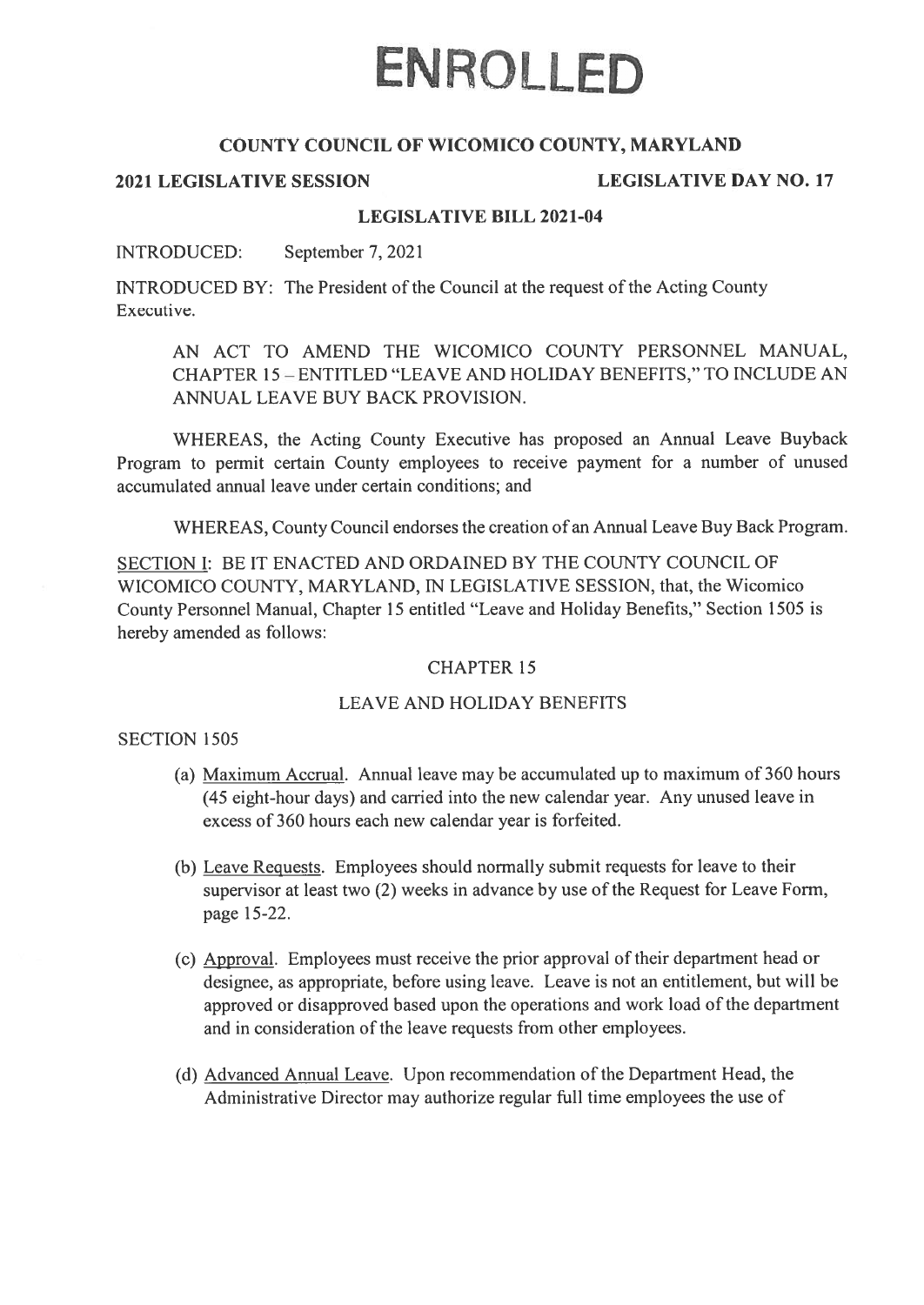advanced annual leave not to exceed 40 hours per year (prorated for regular par<sup>t</sup> time employees).

(e) Earning Rates. Regular par<sup>t</sup> time employees shall earn annual leave on the basis of years of service and prorated on the number of hours actually worked. Regular full time employees shall earn annual leave on the basis of years of full time service as follows:

| <b>Table 15-1</b>       |                | Leave Earnings                                    |
|-------------------------|----------------|---------------------------------------------------|
| <b>Years of Service</b> |                |                                                   |
| <b>Beginning</b>        | Through        | Days Per Year $(1 \text{ day} = 8 \text{ hours})$ |
| $\mathbf{0}$            | $\overline{2}$ | 10                                                |
| 3                       | 8              | 12                                                |
| 9                       | 16             | 16                                                |
| 17                      | --             | 20                                                |

- (f) Annual Leave Buy Back. An employee who accrues either sixteen (16) days or twenty (20) days per year of annual leave is eligible to participate in, or waive, the buy-back option. The rate at which the eligible employee will accrue annual leave time as of November  $30<sup>th</sup>$  of each calendar year, into or within those two groups, is the level the eligible employee is able to participate in the program. The program requirements are:
	- (1) By the end of February each calendar year, eligible employees will be asked for the maximum amount of annual leave the eligible employee may elect for buy back or the eligible employee shall complete <sup>a</sup> form stating the employee choses to waive the option for that calendar year. The amount of time elected will permit the Department of Finance to estimate <sup>a</sup> payou<sup>t</sup> amount for the following fiscal year budget:
		- a. Employees with 9 years to 16 years of service who accrue 16 days per year (10.6667 hours per month), may reques<sup>t</sup> up to 4 days (32 hours) of leave to be paid out.
		- b. Employees with 17 years of service and over, who accrue 20 days per year (13.3333 hours per month), may reques<sup>t</sup> up to 8 days (64 hours) of leave to be paid out.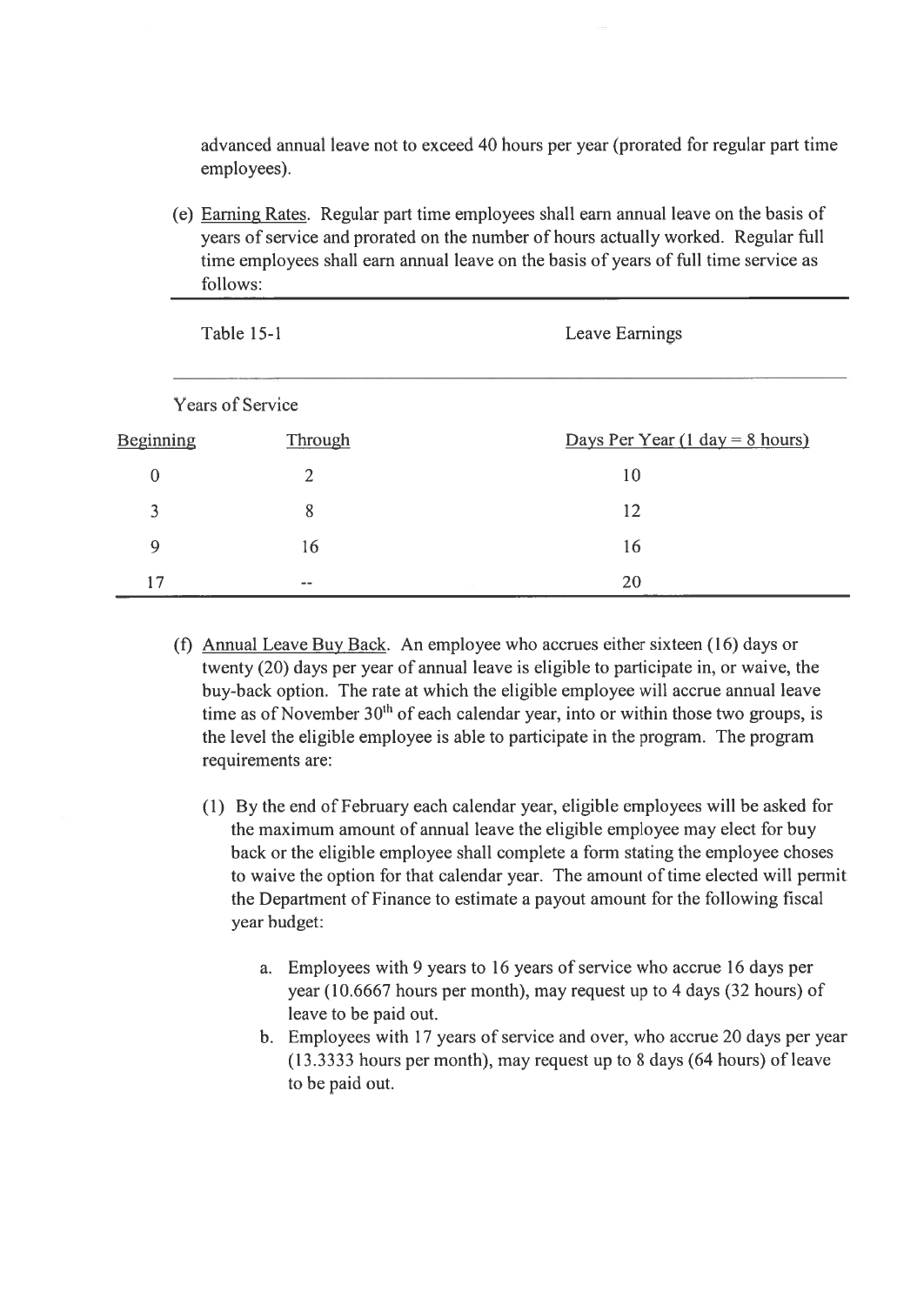- (2) By the end of September of each calendar year, eligible employees that chose to participate will provide the final amount of buy back time elected, which may be equal to, or less than the amount elected in February. An eligible employee who opts out in February will not be able to participate until the following fiscal year.
- (3) If annual leave time remains available in the employee's accrual bank (not depleted from use), the amount of the leave buy back will be subtracted from the employee's accrual bank and paid out to the employee no later than December  $15<sup>th</sup>$  of each calendar year.
- (g) Payment. An employee leaving the County service shall receive <sup>a</sup> lump sum paymen<sup>t</sup> at their current rate of pay for any unused accumulated annual leave, provided that each lump sum paymen<sup>t</sup> shall be offset by any amount by which the employee is indebted to County Government.

SECTION II: BE IT FURTHER ENACTED AND ORDAINED BY THE COUNTY COUNCIL OF WICOMICO COUNTY, MARYLAND, IN LEGISLATIVE SESSION THAT this bill shall be known as Legislative Bill No. 2021-04 and shall take effect sixty (60) days after its enactment, unless <sup>a</sup> proper Petition for Referendum thereof shall be filed prior to said date; in which event, the Bill shall not take effect until the expiration of thirty (30) days following the approval of this Bill by a majority of the qualified voters of the County voting in any such referendum.

Certified correct as passed and adopted by the County Council of Wicomico County, Maryland this  $5^{\text{th}}$  day of  $6$ c-rober , 2021.

WICOMICO COUNTY, MARYLAND ngh Dodd (SEAL) By: Larry W. Dodd, President Laura Hurley, **Secretary** 

<sup>I</sup> HEREBY CERTIFY that copies of the above Bill are available to the public, the press and other news media at the time of its introduction.

hassa Hurley, Eccretary (SEAL)

Explanation:

Strike Out indicates matters deleted from existing law. CAPITALS INDICATE MATTERS ADDED TO EXISTING LAW. CAPITAL STRIKE OUT indicates matter stricken from Bill by Amendment. Underlining indicates Amendments to Bill